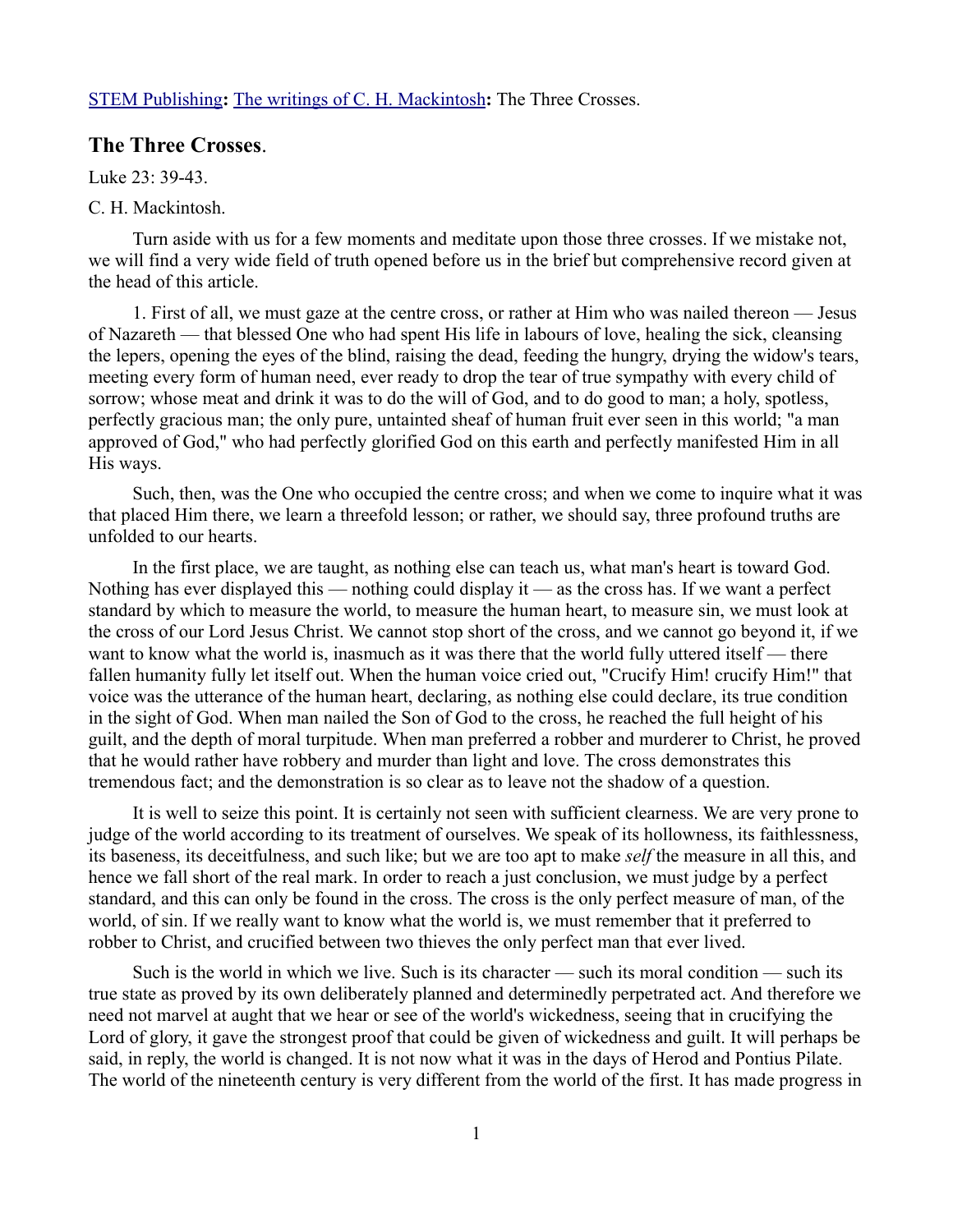every way. Civilisation has flung its fair mantle over the scene; and, as respects a large portion of the world, Christianity has shed its purifying and enlightening influence upon the masses; so that it would be *very* unwarrantable to measure the world that is by the terrible act of the world that *was.*

Reader, do you really believe that the world is changed? Is it really improved in the deep springs of its moral being — is it altered at its heart's core? We readily admit all that a free gospel and an open Bible have, by the rich mercy of God, achieved here and there. We think, with grateful hearts and worshipping spirits, of thousands and hundreds of thousands of precious souls converted to God. We bless the Lord, with all our hearts, for multitudes who have lived and died in the faith of Christ; and for multitudes who, at this very moment, are giving most convincing evidence of their genuine attachment to the name, the person, and the cause of Christ.

But, after allowing the broadest margin in which to insert all these glorious results, we return, with firm decision, to our conviction that the world is the world still, and if it had the opportunity, the act that was perpetrated in Jerusalem in the year 33, would be perpetrated in Christendom now. (1873)

This may seem severe and sweeping; but is it true? Is the Name of Jesus one whit more agreeable to the world to-day, than it was when its great religious leaders cried out, "Not this man, but Barabbas!" Only try it. Go and breathe that peerless and precious Name amid the brilliant circles that throng the drawing-rooms of the polite, the fashionable, the wealthy, and the noble of this our own day. Name Him in the steamboat saloon, in the railway carriage, or in the public hall, and see if you will not very speedily be told that such a subject is out of place. Any other name, any other subject will be tolerated. You may talk folly and nonsense in the ear of the world, and you will never be told it is out of place; but talk of Jesus, and you will very soon be silenced. How often have we seen our leading thoroughfares literally blocked up by crowds of people looking at a puppet show, or listening to a ballad singer or a German band, and no policeman tells them to move on. Let a servant of Christ stand to preach in our thoroughfares and he will be summoned before the magistrates. There is room in our public streets for the devil, but there is no room for Jesus Christ. "Not this man, but Barabbas."

Can any one deny these things? Have they not been witnessed again and again? And what do they prove? They prove, beyond all question, the fallacy of the notion that the world is improved. They prove that the world of the nineteenth century is the world of the first. It has, in some places, changed its dress, but not its real *animus.* It has doffed the robes of paganism, and donned the cloak of Christianity; but underneath that cloak may be seen all the hideous features of paganism's spirit. Compare Romans 1: 29-31 with 2 Timothy 3 and there you will find the very traits and lineaments of nature in darkest heathenism, reproduced in connection with "the form of godliness" — the grossest forms of moral pravity covered with the robe of Christian profession.

No; it is a fatal mistake to imagine that the world is improving. It is stained with the murder of the Son of God; and it proves its consent to the deed in every stage of its history, in every phase of its condition. The world is under judgement. Its sentence is passed; the awful day of its execution is rapidly approaching. The world is simply a deep, dark, rapid stream rushing onward to the lake of fire. Nothing but the sword of judgement can ever settle the heavy question pending between the God and Father of our Lord Jesus Christ and that world which murdered His Son.

Thus it is, if Scripture is to be our guide. Judgement is coming. It is at the very door. Eighteen hundred years ago, the inspired apostle penned the solemn sentence, that "God is *ready* to judge." If He was ready then, surely He is ready now. And why tarries He? In long-suffering mercy, not willing that *any* should perish, but that *all* should come to repentance. Precious words! Words of exquisite tenderness and matchless grace! Words that tell out the large, loving, gracious heart of our God, and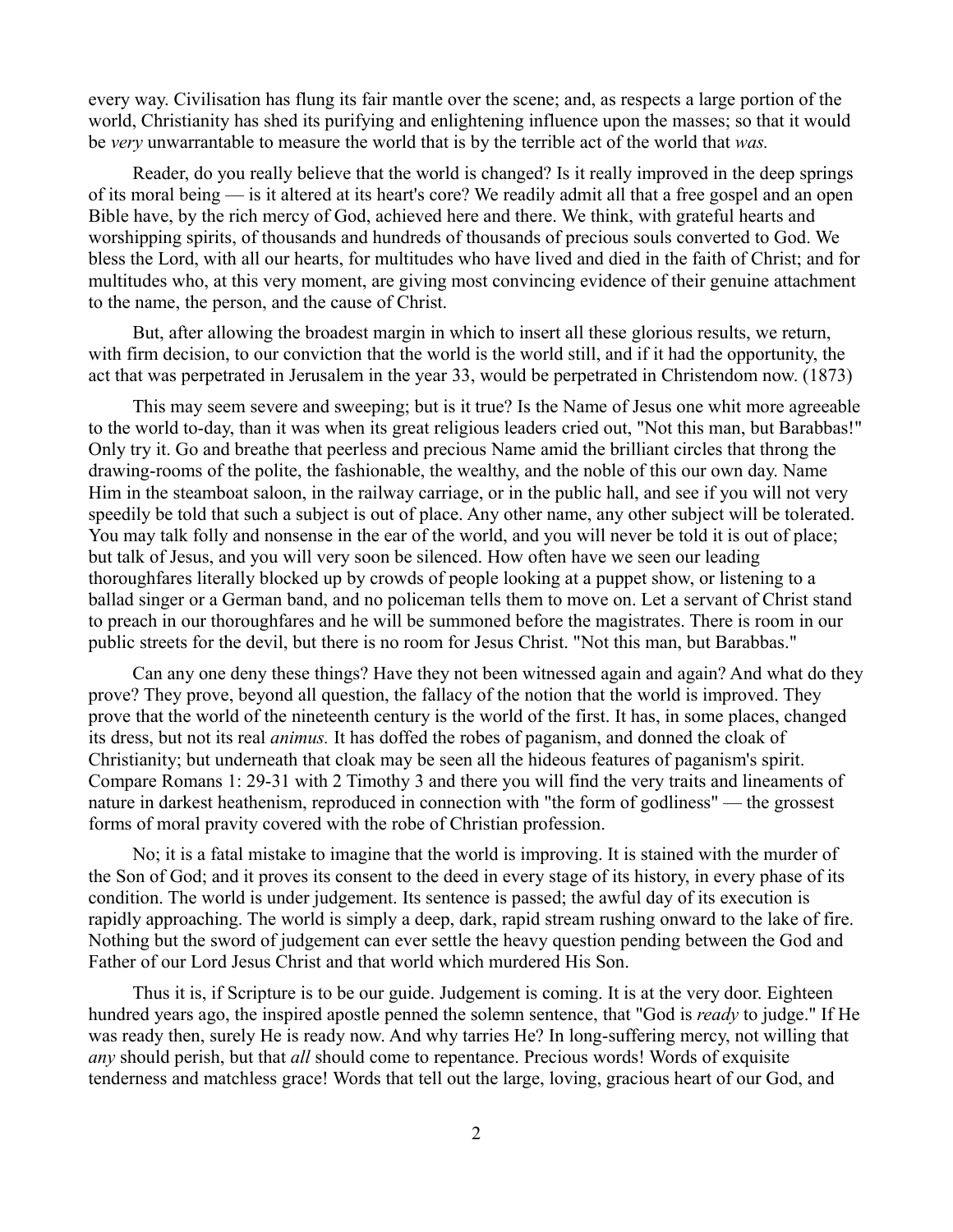His intense desire for man's salvation.

But judgement is coming. The awful day of vengeance is at hand; and, meanwhile, the voice of Jesus, sounding through the lips of His dear ambassadors, may be heard on every side calling men to flee out of the terrible vortex, and make their escape to the stronghold of God's salvation.

2. But this leads us, in the second place, to look at the cross as the expression of God's heart toward man. If on the cross of our adorable Lord and Saviour Jesus Christ, we read, in characters deep, broad, and unmistakable, the true state of man's heart Godward; in the selfsame cross, we may read, with no less clearness surely, the state of God's heart toward man. The cross is the divinely perfect measure of both.

The very spear that pierced Thy side,

Drew forth the blood to save.

We behold, at the cross, the marvellous meeting of enmity and love — sin and grace. Man displayed at Calvary, the very height of his enmity against God. God, blessed for ever be His name, displayed the height of His love. Hatred and love met; but love proved victorious. God and sin met; God triumphed, sin was put away, and now, at the resurrection side of the cross, the eternal Spirit announces the glad tidings, that grace reigns through righteousness, unto eternal life by Jesus Christ our Lord. At the cross, the battle was fought and the victory won; and now the liberal hand of sovereign grace is scattering far and wide the spoils of victory.

Do you really desire to know what the heart of God is toward man? If so, go and gaze on that centre cross to which Jesus Christ was nailed, by the determinate counsel and foreknowledge of God. True it is, as we have already seen, man did, with wicked hands, crucify and slay the blessed One. This is the dark side of this question. But there is a bright side also, for God is seen in it. No doubt, man fully let himself out at the cross; but God was above him. Yes, above all the powers of earth and hell which were there ranged in their terrible array.

As it was, in the case of Joseph and his brethren; they told out the enmity of their hearts in flinging him into the pit, and selling him to the Ishmaelites. Here was the dark side. But then, mark these words of Joseph: "Now therefore be not grieved, nor angry with yourselves, that ye sold me hither; for God did send me before you to preserve life."

Here was the bright side. But to whom were these wondrous words of grace addressed? To broken hearts and penitent spirits, and convicted consciences. To men who had learnt to say, "We are verily guilty." It is only such that can at all enter into the line of truth which is now before us. Those who have taken their true place, who have accepted the judgement of God against themselves, who truly own that the cross is the measure of their guilt — they can appreciate the cross as the expression of God's heart of love toward them; they can enter into the glorious truth that the selfsame cross which demonstrates man's hatred of God sets forth also God's love to man. The two things ever go together. It is when we see and own our guilt, as proved in the cross, that we learn the purifying and peace  $\overline{\phantom{a}}$ speaking power of that precious blood which cleanseth us from all sin.

Yes; beloved reader, it is only a broken heart and a contrite spirit that can truly enter into the marvellous love of God as set forth in the cross of Christ. How could Joseph ever have said, "Be not grieved with yourselves," if he had not seen his brethren broken down in his presence? Impossible. And how can an unbroken heart, an unreached conscience, an impenitent soul enter into the value of the atoning blood of Christ, or taste the sweetness of the love of God? Utterly impossible. Joseph "spake roughly" to his brethren at the first, but the very moment those accents emanated from their broken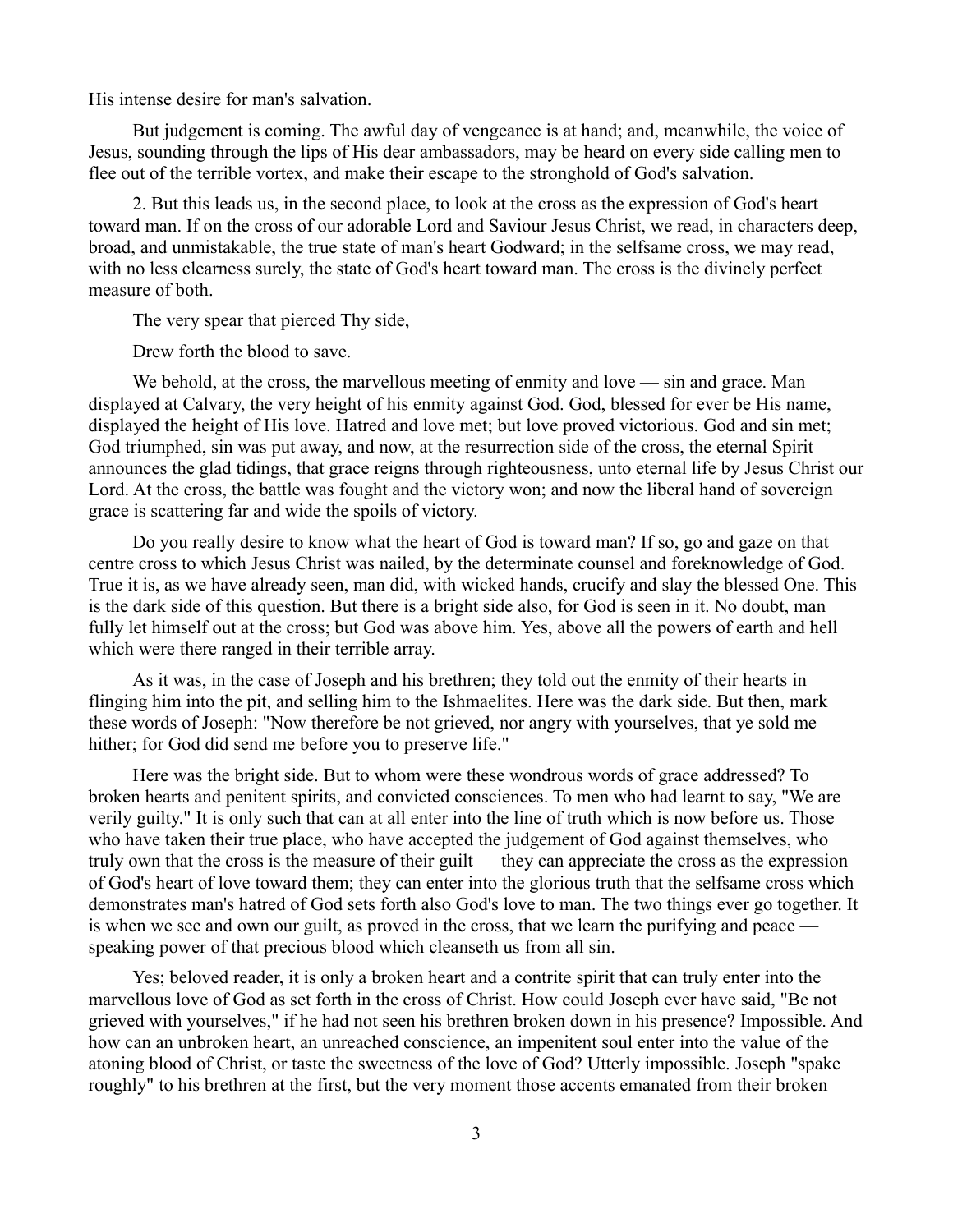hearts, "We are verily guilty," they were in a condition to understand and value the words, "Be not grieved with yourselves." It is when we are completely broken down in the presence of the cross, seeing it as the perfect measure of our own deep personal guilt, that we are prepared to see it as the glorious display of God's love towards us.

And then and there we escape from a guilty world. Then and there we are rescued completely from that dark and rapid current of which we have spoken, and brought within the hallowed and peaceful circle of God's salvation, where we can walk up and down in the very sunlight of a Father's countenance and breathe the pure air of the new creation. "Thanks be to God for His unspeakable gift!"

3. And now, one word, ere closing this branch of our subject on the cross as displaying the heart of Christ toward God. We can do little more than indicate this point, leaving the reader to prove its suggestive power, under the immediate ministry of the Holy Ghost.

It is an unspeakable comfort to the heart, in the midst of such a world as this, to remember that God has been perfectly glorified by One, at least. There has been One on this earth whose meat and drink was to do the will of God, to glorify Him, and finish His work. In life and death, Jesus perfectly glorified God. From the manger to the cross, His heart was perfectly devoted to *the* one great object, namely, to accomplish the will of God, whatever that will might be. "Lo, I come (in the volume of the book it is written of Me) to do Thy will, O God." In the roll of Scripture it was written of the Son that, in due time, He should come into this world, according to God's eternal counsels, and accomplish the will of the Godhead. To this He dedicated Himself with all the energies of His perfect being. From this He never swerved a hair's breadth from first to last; and when we gaze on that centre cross which is now engaging our attention, we behold the perfect consummation of that which had filled the heart of Jesus from the very beginning, even the accomplishment of the will of God.

All this is blessedly unfolded to us in that charming passage in Philippians 2. "Let this mind be in you which was also in Christ Jesus; who being in the form of God, thought it not robbery to be equal with God; but made Himself of no reputation, and took upon Him the form of a servant, and was made in the likeness of men; and being found in fashion as a man, He humbled Himself, and became obedient unto death, even the death of the cross" (ver. 5-8).

How wonderful is all this! What profound depths there are in the mystery of the cross! What lines of truth converge in it! What rays of light emanated from it! What unfoldings of heart there! The heart of man to Godward — the heart of God to manward — the heart of Christ to God! All this we have in the cross. We can gaze on that One who hung there between two thieves, a spectacle to Heaven, earth, and hell, and see the perfect measure of every one and everything in the whole universe of God. Would we know the measure of the heart of God — His love to us — His hatred of sin? we must look at the cross. Would we know the measure of the heart of man, his real condition, his hatred of all that is divinely good, his innate love of all that is thoroughly bad? we must look at the cross.

Would we know what the world is — what sin is — what Satan is? we must look at the cross. Assuredly, then, there is nothing like the cross. Well may we ponder it. It shall be our theme throughout the everlasting ages. May it be, more and more, our theme now! May the Holy Ghost so lead our souls into the living depths of the cross, that we may be absorbed with the One who was nailed thereto, and thus weaned from the world that placed Him there. May the real utterance of our hearts ever be, "God forbid that I should glory save in the cross of our Lord Jesus Christ." God grant it, for Jesus Christ's sake!

Having dwelt, for a little, on that marvellous centre cross to which the Lord of glory was nailed, for our redemption, we shall now turn to the other two, and seek to learn some solemn and weighty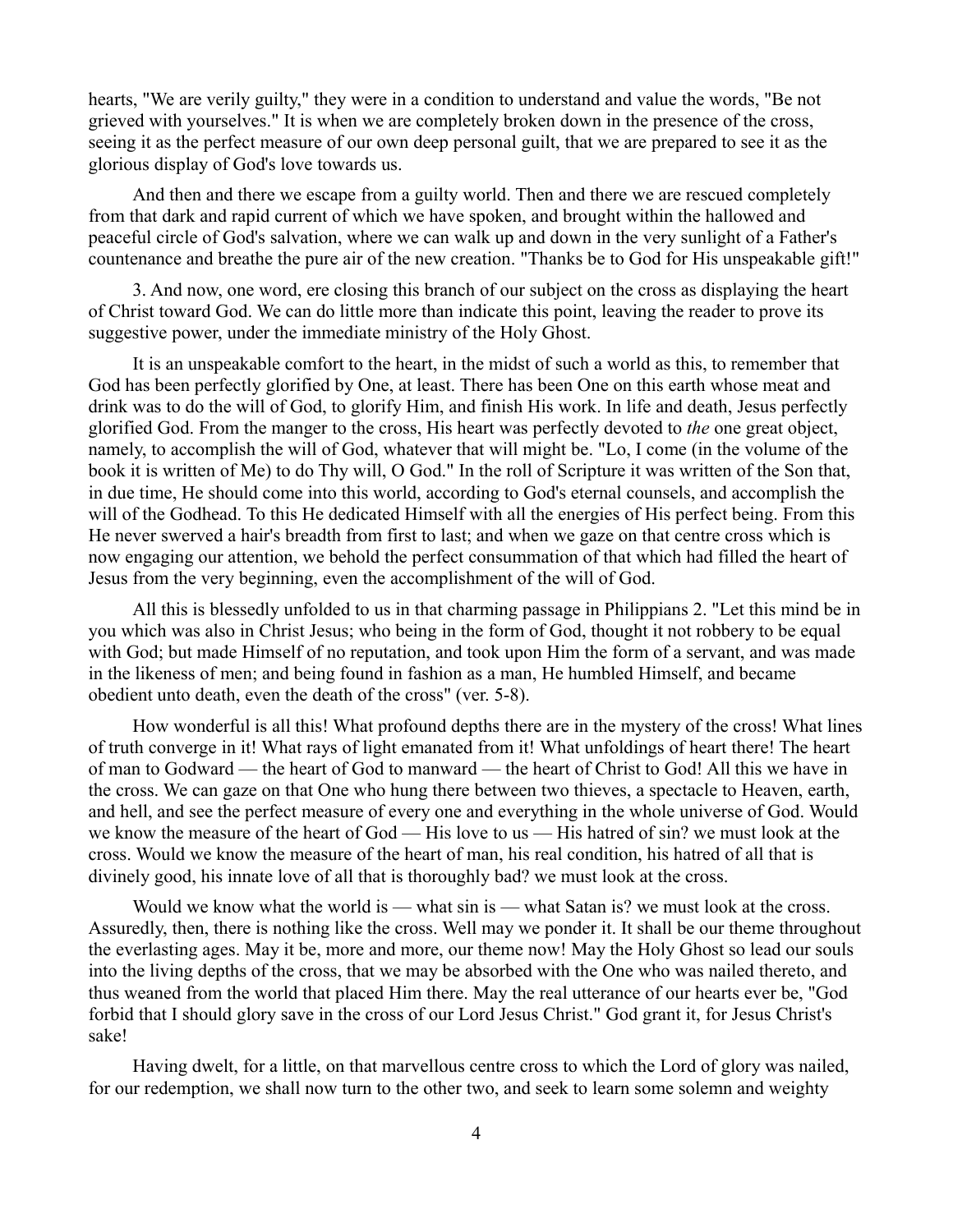lessons from the inspired record concerning the men who hung thereon. We shall find in these two men samples of the two great classes into which the human family is divided, from the beginning to the end of time, namely the receivers and the rejecters of the Christ of God — those who believe in Jesus, and those who believe not. In the first place, it is of the utmost importance to see that there was no essential difference between those two men. In nature, in their recorded history, in their circumstances, they were one. Some have laboured to establish a distinction between them; but for what object it is difficult to say, unless it be to dim the lustre of the grace that shines forth in the narrative of the penitent thief. It is maintained that there must have been some event in his previous history to account for his marvellous end — some redeeming feature — some hopeful circumstance on account of which his prayer was heard at the last.

But Scripture is totally silent as to aught of this kind. And not only is it silent as to any redeeming or qualifying circumstance, but it actually gives us the testimony of two inspired witnesses to prove that, up to the very moment in which Luke introduces him to our notice, he, like his fellow on the other side, was engaged in the terrible work of railing on the Son of God. In Matthew 27: 44, we read that "The *thieves* also, which were crucified with Him, cast the same in His teeth." So also in Mark 15: 32, *"They* that were crucified with Him reviled Him."

Now, this is divinely conclusive. It proves, beyond all question, that there was no difference between the two thieves. They were both condemned malefactors; and not only so, but when actually on the very confines of the eternal world, they were both occupied in the awful sin of reviling the blessed Son of God.

It is utterly vain, therefore, for any one to seek to establish a distinction between these two men, inasmuch as they were alike in their nature, in their guilt, in their criminality, and in their profane wickedness. There was no difference up to the moment in which the arrow of conviction entered the soul of him whom we call the penitent thief. The more clearly this is seen, the more the sovereign grace of God shines out in all its blessed brightness. "There is no difference; for all have sinned, and come short of the glory of God." And, on the other hand, "There is no difference, for the same Lord over all is rich unto all that call upon Him" (compare Rom. 3: 22-23, with Rom. 10: 12).

The only standard by which men are to be measured is "the glory of God"; and inasmuch as all have come short of that — the best as well as the worst of men — there is no difference. Were it merely a question of conscience, or of human righteousness, there might be some difference. Were the standard of measurement merely human, then indeed some shades of distinction might easily be established. But it is not so. All must be ruled by the glory of God; and, thus ruled, all are alike deficient. "There is no difference; for all have sinned, and come short of the glory of God."

But, blessed be God, there is another side to this great question. "The same Lord over all is rich unto all that call upon Him." The riches of the grace of God are such as to reach down to the very deepest depths of human ruin, guilt and misery. If the light of divine glory reveals — as nothing else could reveal — man's utter ruin; the riches of divine grace, as displayed in the person and work of Christ, have perfectly met that ruin, and provided a remedy in every way adequate to meet the claims of the divine glory.

But let us see how all this is illustrated in the striking and beautiful narrative of the penitent thief.

It is very evident that the Spirit of God, in the evangelist Luke, takes up this interesting case at that special point in the which a divine work had really begun. Matthew and Mark present him as a blaspheming malefactor. We can hardly conceive a deeper shade of moral turpitude than that which he, according to their inspired record, exhibits to our view! There is not so much as a single relieving tint.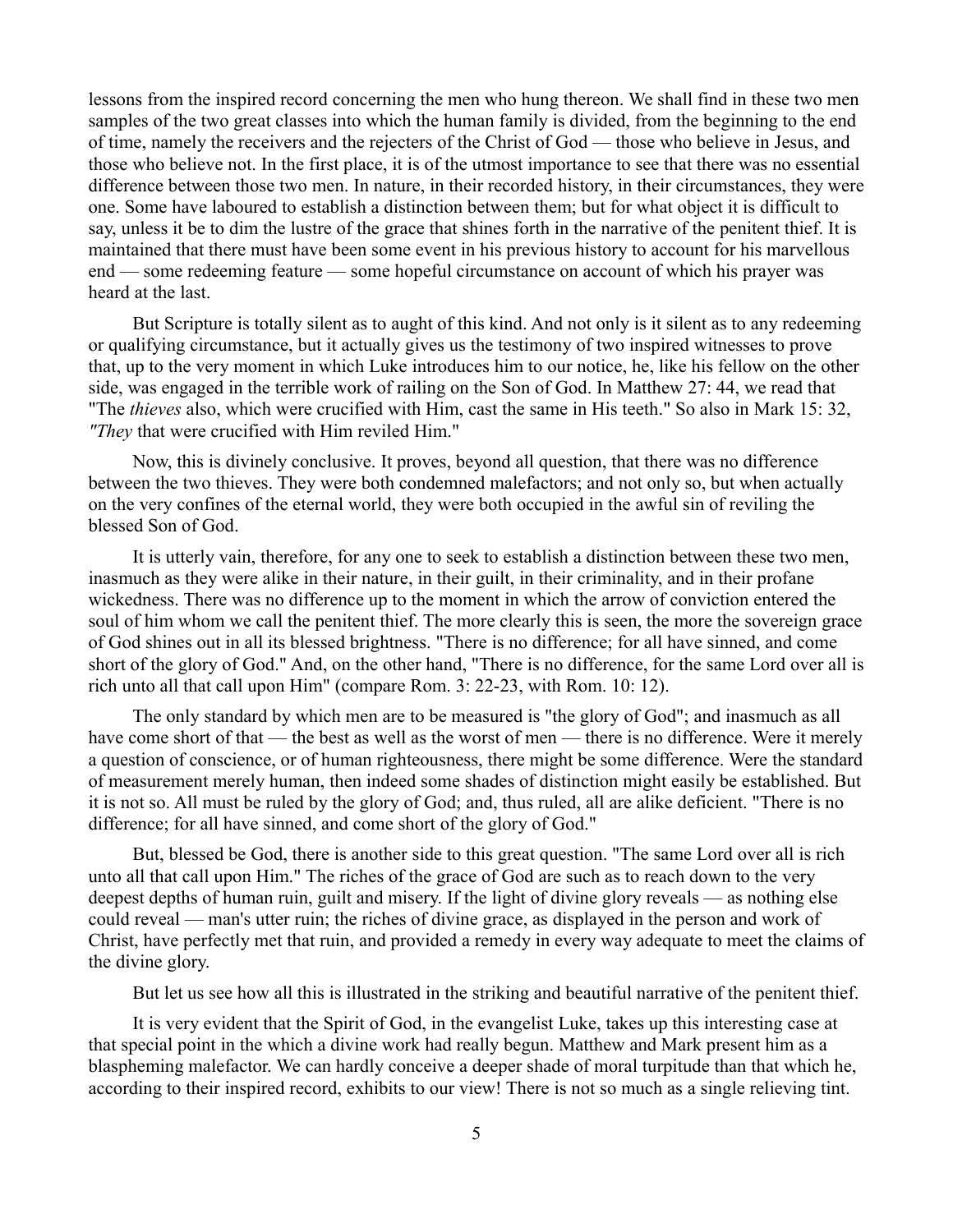All is dark as midnight — dark almost as hell; yet not too dark to be reached by the light that was shining straight down from Heaven through the mysterious medium of that centre cross.

It is well to get a very profound sense of our true condition by nature. We cannot possibly go too deep in this line. The ruin of nature is complete — of nature in all its phases and in all its stages. If all have not gone to the same length as the thief on the cross — if all have not brought forth the same fruit — if all have not clothed themselves in forms equally hideous, it is no thanks to their nature. The human heart is a seed plot in which may be found the seed of every crime that has ever stained the page of human history. If the seed has not germinated and fructified, it is not owing to a difference in the soul, but a difference in surrounding circumstances and influences

The testimony of Scripture on this great question, is distinct and conclusive, "There is no difference." Men do not like this. It is too levelling for them. Self-righteousness is cut out by the roots by this sweeping statement of inspiration. Man likes to establish distinctions. He cannot bear to be placed in the same category with the Magdalenes and the Samaritans, and such like. But it cannot be otherwise. Grace levels all distinctions now; and judgement will level them all by-and-by. If we are saved, it is in company with Magdalenes and Samaritans; and if we are lost, it will be in company with such likewise. There will, no doubt, be degrees of glory; as there will be degrees of punishment; but as to the real nature and character of the human heart, "there is no difference." "The *heart is* deceitful above all things, and desperately wicked." What heart? Man's heart — the heart of the writer and the reader of these lines. "For out of *the heart* proceed evil thoughts, murders, adulteries, fornications, thefts, false witness, blasphemies." Out of what heart? Man's heart — the heart of the writer and the reader of these lines. These things could not come out of the heart if they were not there; and if they do not come out in action, it is not because they are not there, but that circumstances have operated to prevent.

Such is the clear and unvarying testimony of Holy Scripture; and whenever the Spirit of God begins to operate on the heart and conscience of a man He produces the deep sense and full confession of the truth of this testimony. Every divinely convicted soul is ready to adopt as his own these words, "In me, that is, in my flesh, dwelleth no good." Every truly contrite spirit owns the fact of his total ruin. All wisdom's children justify God and condemn themselves — there is no exception. All who are really brought under the convicting power of the Holy Spirit will, without any reserve, set their seal — the seal of their whole moral being to the inspired statement, "there is no difference."

Any who hesitate to own this have yet to learn themselves, in the light of the holiness of God. The most refined, polished and cultivated person, if enlightened by the Spirit of God, will readily take his place with the thief on the cross, inasmuch as the divine light shining in upon him, reveals the hidden springs of his being, leads him to see the profound depths of his nature — the roots and sources of things. Thus while relatives, friends and acquaintances — mere onlookers, judging from the surface, may think very highly of his character, he himself, knowing better, because of divine light, can only exclaim, "O wretched man that I am" — "Behold I am vile" — "Woe is me, I am undone" — "I am a sinful man, O Lord."

These are the proper utterances of a divinely convicted soul; and it is only when we can thus truly and heartily express ourselves that we are really prepared to appreciate the riches of the grace of God as unfolded in the gospel of Jesus Christ. Grace takes up real sinners. "The Son of man is come to seek and to save that which is lost;" and the more fully I realize my lost estate, my hopeless ruin, my utter wretchedness, the more fully I can enter into the fullness and freeness of God's salvation — a salvation purchased by the blood of the cross.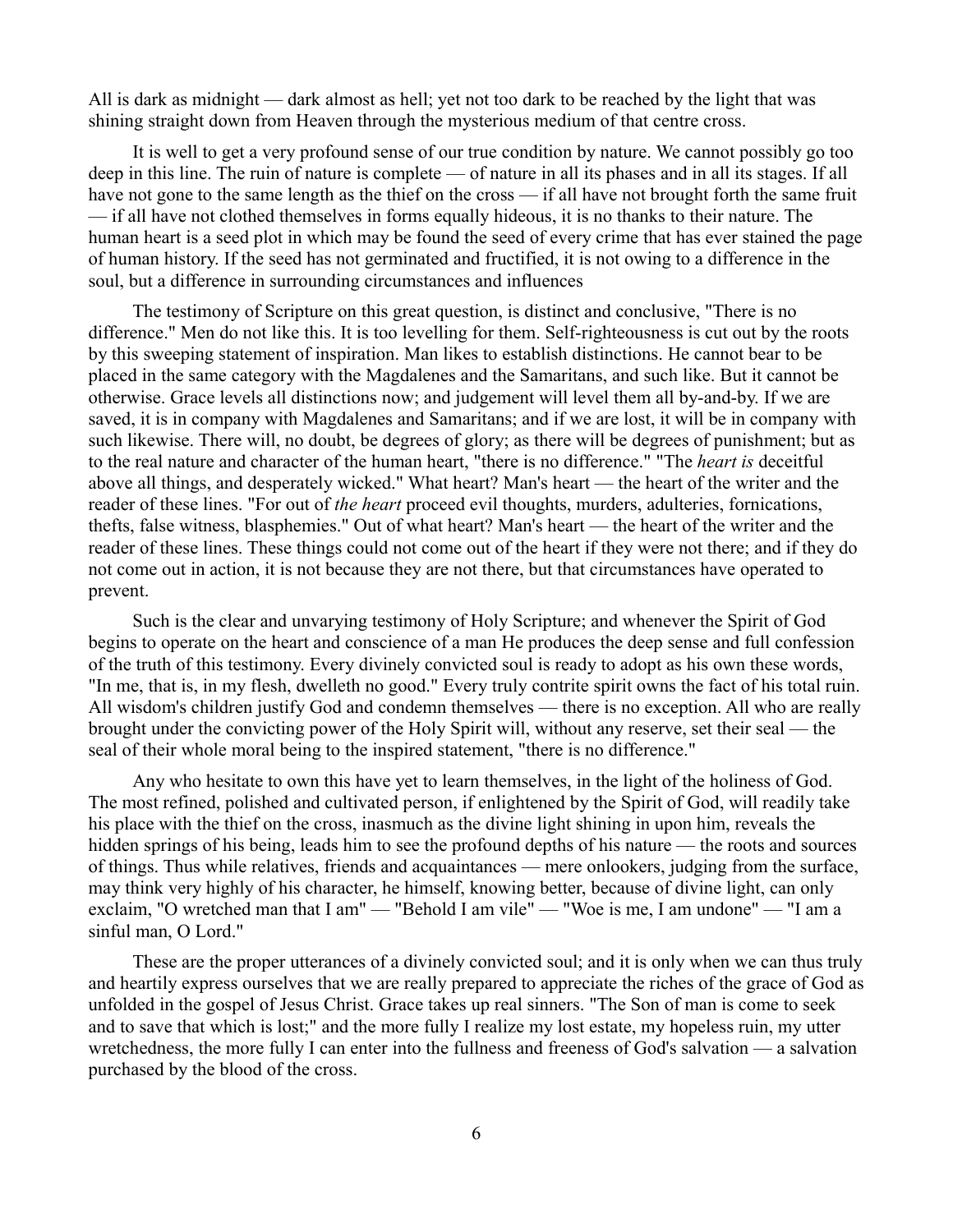Hence we see how brightly grace shines in the salvation of the thief on the cross. There can be no possible mistake as to him. Clearly he had no good works to trust in. He had performed no deeds of charity. Of baptism and the Lord's Supper he knew nothing. The rites, ceremonies, and ordinances of religion had done — could do nothing for him. In a word, his case was a thoroughly hopeless one, so far as *he* was concerned. For what could *he* do? Whither could he turn? His hands and his feet were nailed fast to a malefactor's cross. It was useless to talk to him about doing or going His hands, while he had the use of them, had been stretched forth in deeds of violence; and now they were nailed to the tree, and could do nothing. His feet, while he had the use of them, had trodden the terrible path of the transgressor; and now they were nailed to the tree, and could not carry him anywhere.

But, note this. Although the poor thief no longer had the use of his hands and his feet  $\sim$  so indispensable to a religion of works — his heart and his tongue were free; and these are the very things that are called into exercise in a religion of faith, as we read in that lovely tenth of Romans, "With the *heart* man believeth unto righteousness; and with the *mouth* confession is made unto salvation."

Precious words! How suited to the thief on the cross! How suited and seasonable for *every* poor helpless, hopeless, self-destroyed sinner! And we must all be saved in like manner as the thief on the cross. There are no two ways to Heaven. There is not one way for the religionist, the moralist, the Pharisee, and another way for the malefactor. There is but one way, and that way is marked from the very throne of God down to where the guilty sinner lies, dead in trespasses and sins, with the footprints of redeeming love; and from thence back to the throne by the precious atoning blood of Christ. This is the way to Heaven — a way paved with love, sprinkled with blood, and trodden by a happy holy band of redeemed worshipers gathered from all the ends of the earth, to chant the heavenly anthem, "Worthy is the Lamb that was slain."

We have said that the heart of the thief was free; yes, free under the mighty action of the Holy Ghost, to turn toward that blessed One who hung beside him — that One whom he had just been reviling, but on whom he could now fix his repentant gaze, and to whom he could now bear the noblest testimony ever uttered by men or angels.

But it is most instructive and interesting to mark the progress of the work of God in the soul of the dying thief. Indeed the work of God in any soul is ever of the deepest possible interest. The operations of the Holy Spirit *in* us must never be separated from the work of Christ for us; and, we may add, both the one and the other are founded upon, and inseparably linked with the eternal counsels of God with respect to us. This is what makes it all so real, so solid, so entirely divine. It is not of man. It is all of God, from first to last — from the first dawning of conviction in the soul until it is introduced into the full-orbed light of the glorious gospel of the grace of God. The Lord be praised that it is so! Were it otherwise — were there a single atom of the creature in it, from beginning to end, that one atom would neutralise and destroy the whole, and render it not worth having.

Now in the case of the penitent thief, we discern the first touch of the Eternal Spirit — the very earliest fruit of His sanctifying work, in the words addressed to his fellow, "Dost thou not fear God?" He does not say, "Dost thou not fear punishment?" The sanctification of the Spirit, in every case, is evidenced by the fear of the Lord, and a holy abhorrence of evil for its own sake. "The fear of the Lord is the beginning of wisdom." There may be a fear of judgement, a fear of hell, a fear of the consequences of sin, without the smallest particle of hatred of sin itself. But where the Spirit of God is really at work in the heart, He produces the real sense of sin and the judgement thereof in the sight of God.

This is repentance; let the reader ponder it deeply. It is a grand reality; an essential element, in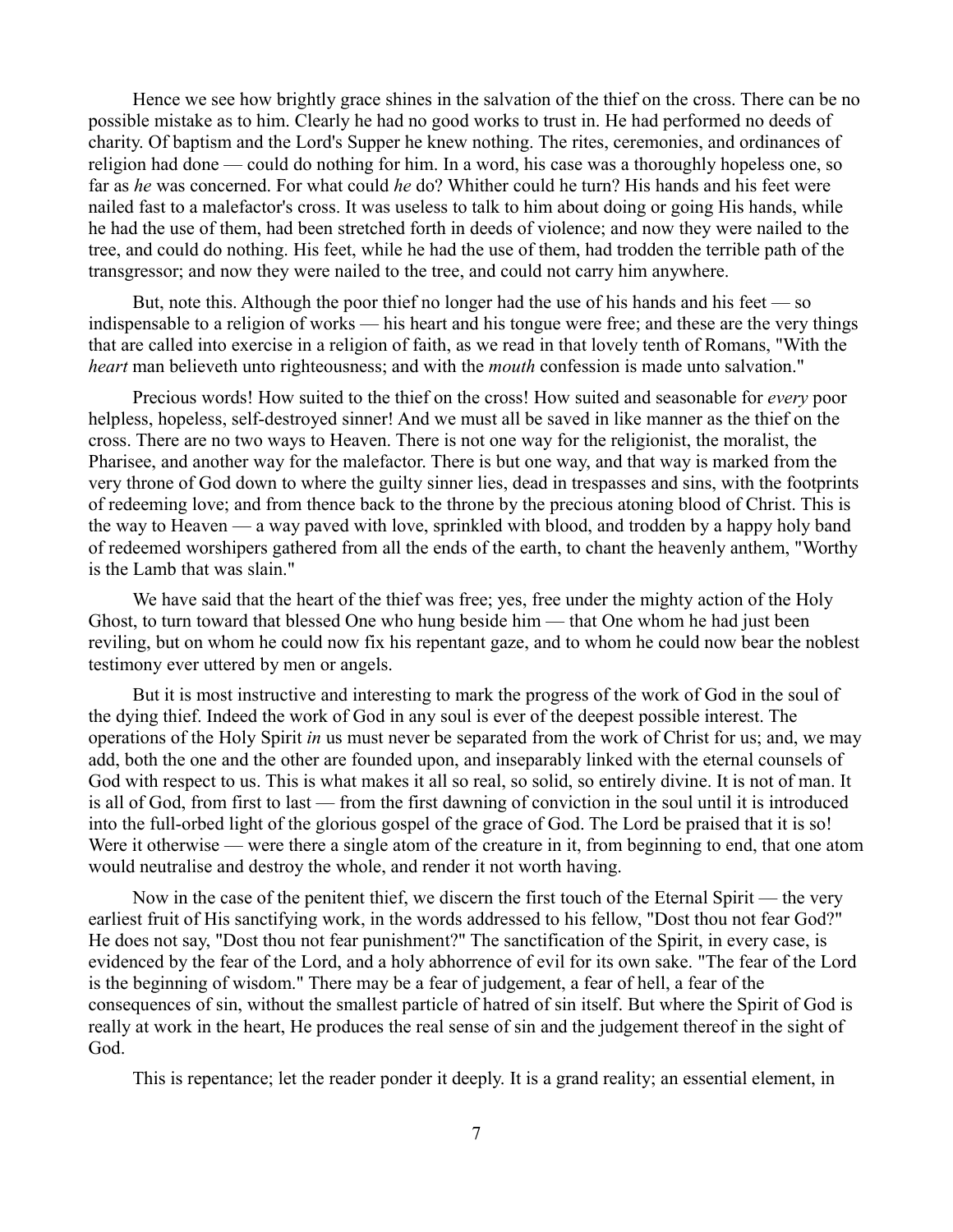every case. "God commandeth all men, everywhere, to repent" (Acts 17: 30). There is no getting over this — no setting it aside. Some may seek to do away with man's responsibility on the plea of his inability to do anything right or good. They may seek to persuade us that it is useless, yea unsound, to call upon men to repent and believe, seeing that men can do nothing of themselves. But the question is, what is the meaning of the words which we have just culled from the apostle's address at Athens? Did Paul preach the truth? Was he sound in the faith? Was he sufficiently high in doctrine?

Well then Paul declares, in the clearest and most emphatic manner, that "God commandeth all men, everywhere, to repent." Will any turn around and say they cannot? Will any venture to deny man's responsibility to obey a divine command? If so, where are they? On very dangerous ground. If God commands all men to repent, woe be to those who refuse to do so; and woe be to those who teach that they are not responsible to do so.

But let us devote a few moments to the examination of this great practical question in the light of the New Testament. Let us see whether our Lord and His apostles called upon men — "all men, everywhere, to repent."

In the third chapter of Matthew's Gospel, we read, "In those days came John the Baptist, preaching in the wilderness of Judaea, and saying, Repent ye: for the kingdom of heaven is at hand."

It will, perhaps, be said that John addressed himself specially to Israel — a people in recognized relationship with Jehovah — and hence this passage cannot be adduced in proof of the universal and abiding necessity of repentance. Well, we merely quote it here in order to show that man, whether Jew or Gentile, is responsible to repent, and that the very first voice which falls upon the ear, in the time of the New Testament, is heard calling sinners to repentance. Was the Baptist right or wrong? Was he trespassing upon the domain of sound doctrine when he summoned men to repent? Would some of our modern theologians have called him aside, after he was done preaching, and taken him to task for deceiving men by leading them to suppose that they could repent? We should like to have heard the Baptist's reply.

But we have the example of a greater than John the Baptist, as our warrant for preaching repentance, for in Matthew 4 we read, "From that time, Jesus began to preach, and to say, Repent; for the kingdom of heaven is at hand." Dare any one turn round and say to the divine Preacher, "We cannot repent. We have no power. We are not responsible!" Ah, no! men may argue and reason, and talk theology; but there stands the living record before us — Jesus called upon men to repent, and that, too, without entering, in any way, upon the question of man's ability here or there. He addressed man as a responsible being, as one who was imperatively called to judge himself and his ways, to confess his sins, and repent in dust and ashes. The only true place for a sinner is the place of repentance; and if he refuses to take that place in the presence of divine grace, he will be compelled to take it in the presence of divine judgement, when repentance will be too late. "God commandeth all men, everywhere, to repent."

Passing on to the opening of the Acts of the Apostles, we are privileged to harken to Peter's address on the day of Pentecost — the most fruitful sermon ever preached in this world — crowned with the glorious result of three thousand souls! And what did Peter preach? He preached Christ, and he called upon men to repent. Yes, the great apostle of the circumcision insisted upon repentance — selfjudgement — true contrition of heart before God. "Then said Peter unto them, Repent, and be baptised *every one of you* in the name of Jesus Christ, for the remission of sins, and ye shall receive the gift of the Holy Ghost" (Acts 2: 38). And, again, "Repent ye therefore and be converted, that your sins may be blotted out" (Acts 3: 19).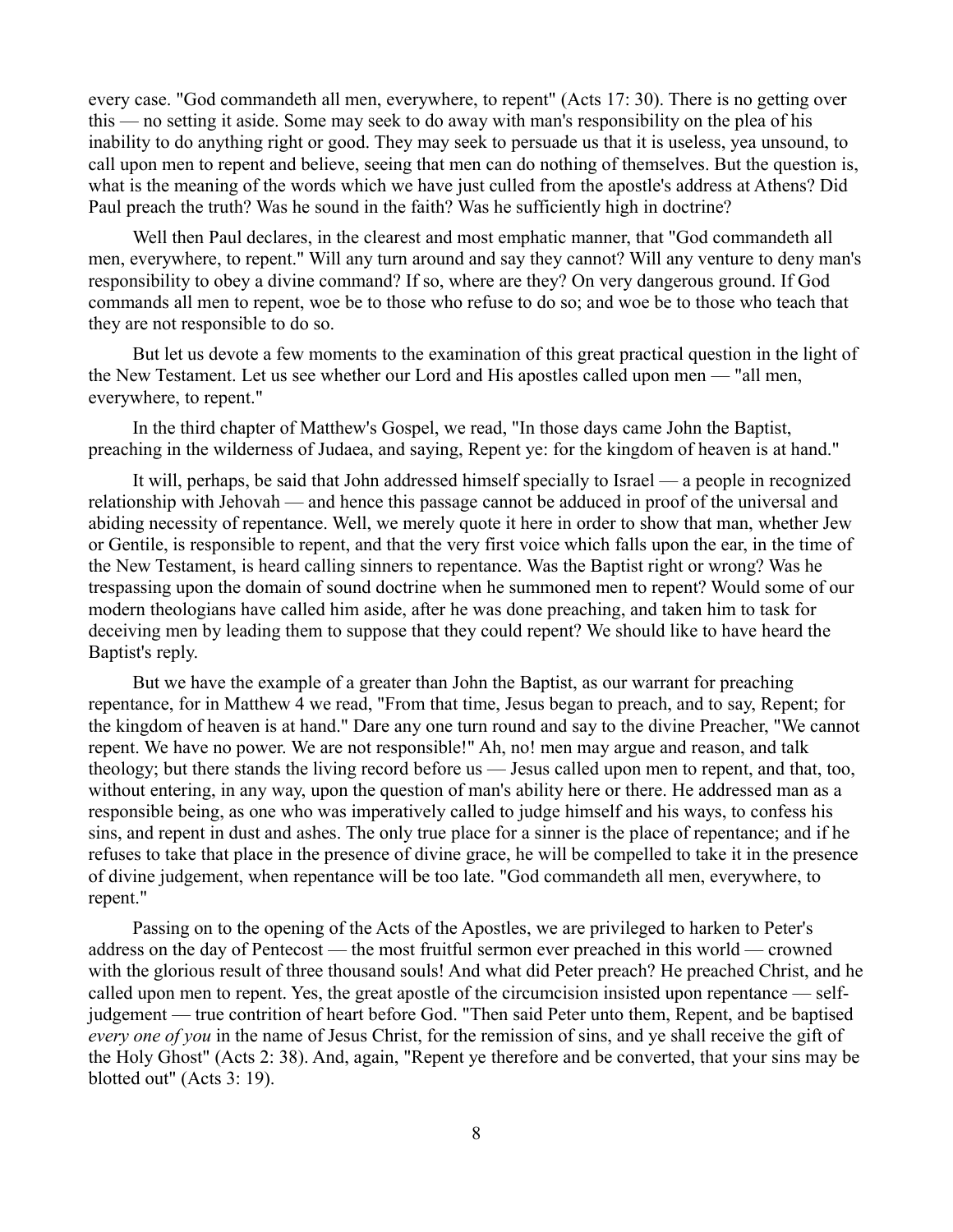Was Peter right in calling upon men to repent and be converted? Would any one be justified in saying to him, at the close of his preaching, "How can men repent? How can they be converted? They can do nothing." We should vastly like to hear Peter's reply. One thing is certain, the power of the Holy Ghost accompanied the preaching. He set His seal to it, and that is enough. "God commandeth *all men, everywhere,* to repent." Woe to all who refuse.

We have already referred to the preaching of the blessed apostle of the Gentiles, and the great teacher of the Church of God. He himself, referring to his ministry at Ephesus, declares in the audience of the elders, "I kept back nothing that was profitable, but have showed you, and have taught you publicly, and from house to house, testifying both to the Jews, and also to the Greeks, repentance toward God, and faith toward our Lord Jesus Christ" (Acts 20: 20-21). So also, in his pungent address to Agrippa, he says, "I was not disobedient unto the heavenly vision; but showed first unto them of Damascus, and at Jerusalem, and throughout all the coasts of Judaea, and then to the Gentiles, that they should repent and turn to God, and do works meet for repentance."

Thus we have a body of evidence, drawn from Scripture, such as cannot be gainsaid, proving the universal and abiding necessity of repentance. "God commandeth all men, everywhere, to *repent."* There is no avoiding this. Let men beware how they set it aside. No system of theology can be sound that denies the responsibility of the sinner to repent and turn to God, and do works meet for repentance.

We have digressed; but the digression was needful, and we now return to our theme.

The case of the penitent thief furnishes a very fine illustration of Peter's weighty sentence, "Repent and be converted." It teaches us in a clear and forcible manner, the true meaning of repentance and conversion — two subjects so little understood, so sadly clouded by false teaching.

The human heart is ever prone to take divine things by the wrong end; and when false theology combines with this tendency of the heart, by presenting things in a one-sided manner, the moral effect upon the soul is something terrible. Hence it is that, when men are called upon in the gospel message to repent and turn to God, they think it needful to set about doing something or other, in the shape of reading, praying, and attending upon the ordinances and offices of religion, so called. Thus they become occupied with their doings instead of judging their state.

This is a fatal mistake — the result of the combined influence of self-righteousness and bad theology — these fruitful sources of darkness and misery to precious souls, and of serious damage to the truth of God.

It is perfectly marvellous to note the varied forms in which self-righteousness clothes itself. Indeed so varied are these forms that one would scarcely recognize it to be what it really is. Sometimes it looks like humility, and speaks largely of the evil and danger of being too presumptuous. Then again, it assumes the garb and adopts the language of what is called experimental religion, which, very often, is nothing more than intense self-occupation. At other times, it expresses itself in the threadbare formularies of systematic divinity — that stumbling-block of souls and the sepulchre of divine revelation.

What then is repentance? It is, in one of its grand elements, the thorough judgement of self  $\sim$  of its history and its ways. It is the complete breaking up of the entire system of self-righteousness and the discovery of our complete wreck, ruin and bankruptcy. It is the sense of personal vileness, guilt, and danger — a sense produced by the mighty action of the Word and Spirit of God upon the heart and conscience. It is a hearty sorrow for sin, and a loathing of it for its own sake.

True, there are other features and elements in genuine repentance. There is a change of mind as to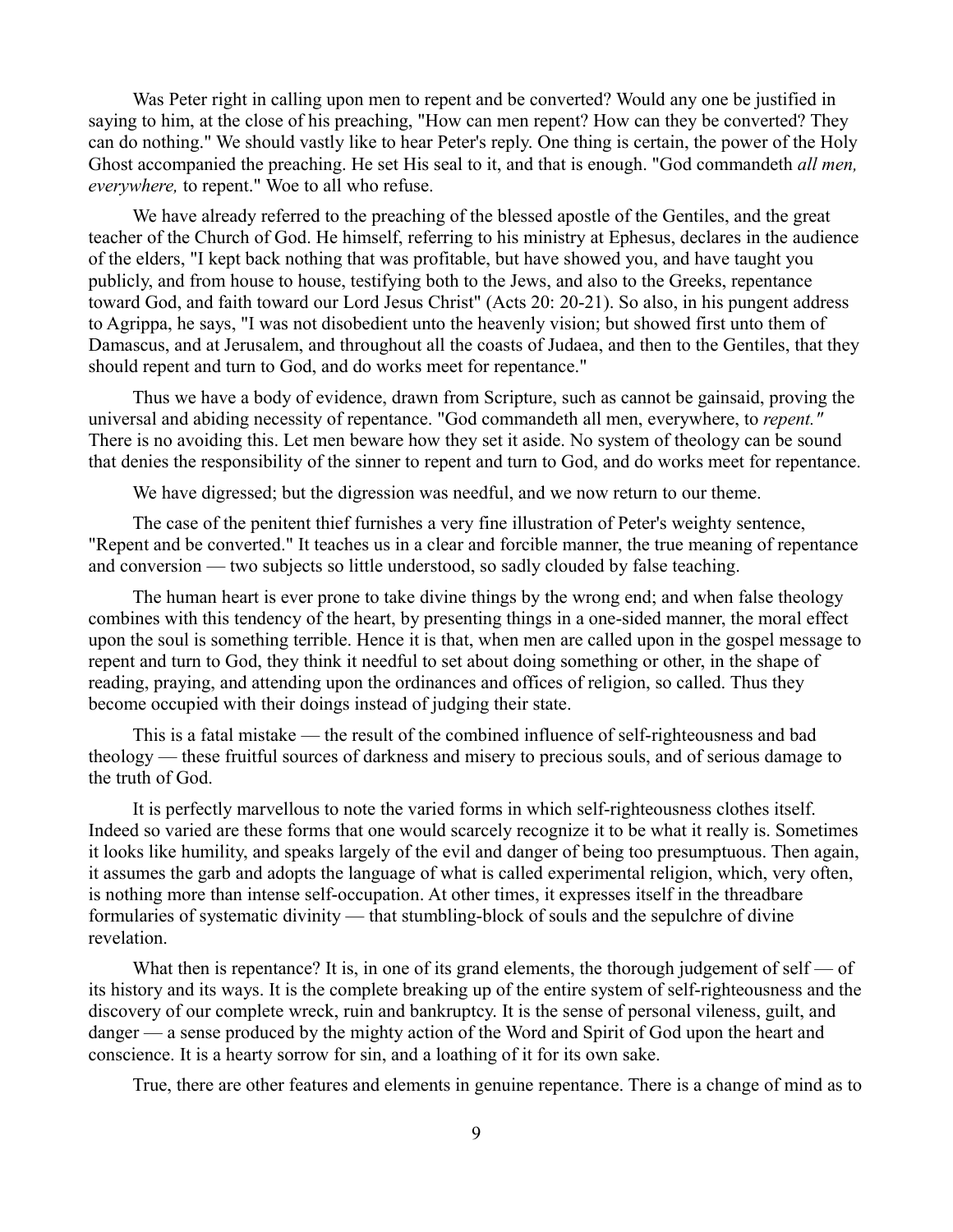self, and the world, and God. And further, there are various degrees in the depths and intensity of the exercise. But, for the present, we confine ourselves to that deeply important feature of repentance illustrated in the touching narrative of the penitent thief, which we may term, in one word, selfjudgement. This must be insisted upon constantly. We greatly fear it is sadly lost sight of in much of our modern preaching and teaching. In our efforts to make the gospel simple and easy, we are in danger of forgetting that "God commandeth all men everywhere to repent." The sinner must be made to feel that he is a sinner, a lost sinner, a guilty sinner, a hell-deserving sinner. He must be made to feel that sin is a terrible thing in the sight of God; so terrible, that nothing short of the death of Christ could atone for it — so terrible, that all who die unpardoned must inevitably be damned — must spend a dreary, never-ending eternity in the lake that burneth with fire and brimstone.

Is there, then, anything meritorious in repentance? Is there anything to build upon or to boast in? Has it aught to do with the ground of our salvation, our righteousness, or our acceptance with God? As well might we inquire if the consciousness of bankruptcy could form the basis of a man's credit or future fortune. No, no, reader; repentance, in its deepest and most intensified form, has nothing to do with the ground of our pardon. How could the sense of guilt have aught to do with the ground of pardon? How could the feelings of a drowning man have aught to do with the life-boat that saves him? Or how could the agonies of a man in a house on fire have aught to do with the fire-escape by which he descends from the burning pile?

Look at the case of the thief on the cross. Harken to his words: "Dost thou not fear God, seeing thou art in the same condemnation: *and we indeed justly; for we receive the due reward of our deeds."* Here are the accents of a genuine repentance, "we indeed justly." He felt and owned that he was justly condemned; that he was reaping only "the due reward of his deeds." Was there anything meritorious in this? By no means. It was the judgement of himself, the condemnation of his ways, the sense of his guilt. And this was right. It was the sure precursor of conversion to God. It was the fruit of the Spirit's work in his soul, and enabled him to appreciate God's salvation. It was the hearty acknowledgement of his own just condemnation; and, most surely, this could in no wise contribute to his righteousness before God. It is utterly impossible that the sense of guilt could ever form the basis of righteousness.

Still, there must be repentance; and the deeper the better. It is well that the plough should do its work in breaking up the fallow ground, and making deep the furrows in which the incorruptible seed of the Word may take root. We do not believe that any one had ever to complain that the ploughshare entered too deeply into the soul. Nay, we feel assured that the more we are led down into the profound depths of our own moral ruin, the more fully we shall appreciate the righteousness of God which is by faith of Jesus Christ, unto all, and upon all them that believe.

But, be it well understood, repentance is not doing this or that. What did the thief do? What could he do? He could not move hand or foot. And yet he was truly repentant. He is handed down, on the page of history, as "the penitent thief." Yes, he was penitent; and his penitence expressed itself in the unmistakable accents of self-judgement. Thus it must ever be. There must be the judgement of sin, sooner or later; and the sooner, the better; and the deeper, the better.

And what then? What is the divine order? "Repent, and be converted." "Repent, and turn to God." Beauteous order! It is conviction and conversion. It is the discovery of self and its ruin, and the discovery of God and His remedy. It is condemning myself and justifying God. It is finding out the emptiness of self, and finding out the fullness of Christ. It is learning the force and application of those few words, "Thou hast destroyed thyself; but in Me is thy help."

And see how all this comes out in the brief but comprehensive record of the thief. No sooner does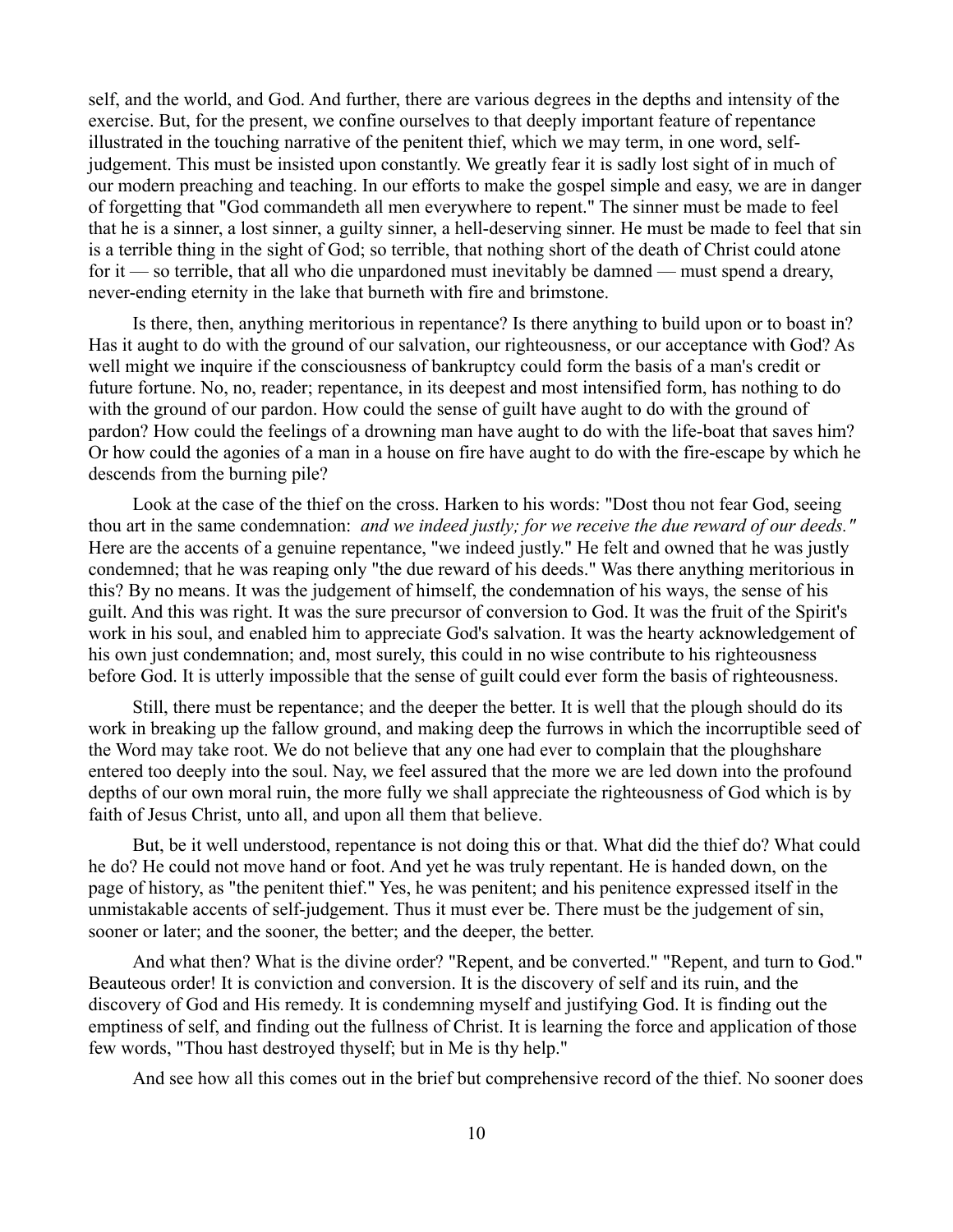he give expression to the sense of his own just condemnation, than he turns so that blessed One who was hanging beside him, and bears the sweet testimony, "This man hath done nothing amiss." Here he gives a flat contradiction to the whole world. He joins issue with the chief priests, elders, and scribes, who had delivered up the holy One as a malefactor. They had declared, "If He were not a malefactor, we would not have delivered Him up unto thee." But the dying thief declares, "This man hath done nothing amiss." Thus he stands forth in clear and decided testimony to the spotless humanity of the Lord Jesus Christ — that grand truth which lies at the very base of "the great mystery of godliness." He turns from a guilty self to a spotless Christ; and he tells the world that it had made a terrible mistake in crucifying the Lord of glory.

And was not this a good work? Yes, truly, the very best work that any one could do. To bear a full, clear, bold testimony to Christ, is the most acceptable and fragrant service that any mortal can render to God. Millions bestowed in charity, continents traversed in the interests of philanthropy, a lifetime spent in the dreary exercises of mechanical religiousness — all these things put together are as the small dust of the balance when compared with one word of heartfelt, genuine, Spirit-taught testimony to God's beloved Son. The poor thief could do nothing and give nothing; but oh, he was permitted to enjoy the richest and rarest privilege that could possibly fall to the lot of any mortal, even the privilege of bearing witness to Christ, when the whole world had cast Him out, when one of His own disciples had denied Him, another had sold Him, and all had forsaken Him. This, indeed, was service; this was work; a service and a work which shall live in the records and the memory of Heaven when the proudest monuments of human genius and benevolence shall have crumbled and sunk in eternal oblivion.

But we have some further lessons to learn from the lips of the dying malefactor. Not only does he bear a bright and blessed testimony to the spotless humanity of Christ, but he also owns Him as Lord and King; and this, too, at a moment, and amid a scene when, to nature's view, there was not a single trace of lordship or royalty. "He said unto Jesus, Lord, remember me when Thou comest into Thy kingdom."

Think of this! Think of one who had, as it were, a moment before, been railing on the dying Saviour, now owning Him as Lord and King! Truly this was divine work. Surely this was real conversion — a true turning to God. "Lord, remember *me*." Oh, how unspeakably precious is this golden chain with its three links! How lovely to see a poor worthless, guilty, hell-deserving "me" linked on to the divine Saviour by that one word, "*remember*!"

This was life eternal. A Saviour and a sinner linked together, is everlasting salvation. Nothing can be simpler. People may talk of works, of feelings, of experiences; but here we have the matter presented in its divine simplicity, and in its divine order. We have first the fruit of a genuine repentance, in the words, "We indeed justly"; and then the sweet result of spiritual conversion in the one simple but powerful utterance, "Lord, remember me." "Repent and be converted, that your sins may be blotted out." "Repent and turn to God."

What marvellous depth and power in those words! To repent is to see the utter ruin of self. To turn to God, is life, and peace, and everlasting salvation. We discover self and we loathe and abhor it. We discover God and turn to Him with the whole heart, and find in Him all we want for time and for eternity. It is all divinely simple and unspeakably blessed. Repentance and conversion are inseparably linked together. They are distinct, yet intimately connected. They must neither be separated nor confounded.

And, now, let us note the divine response to the appeal of the penitent thief. He had said "Lord,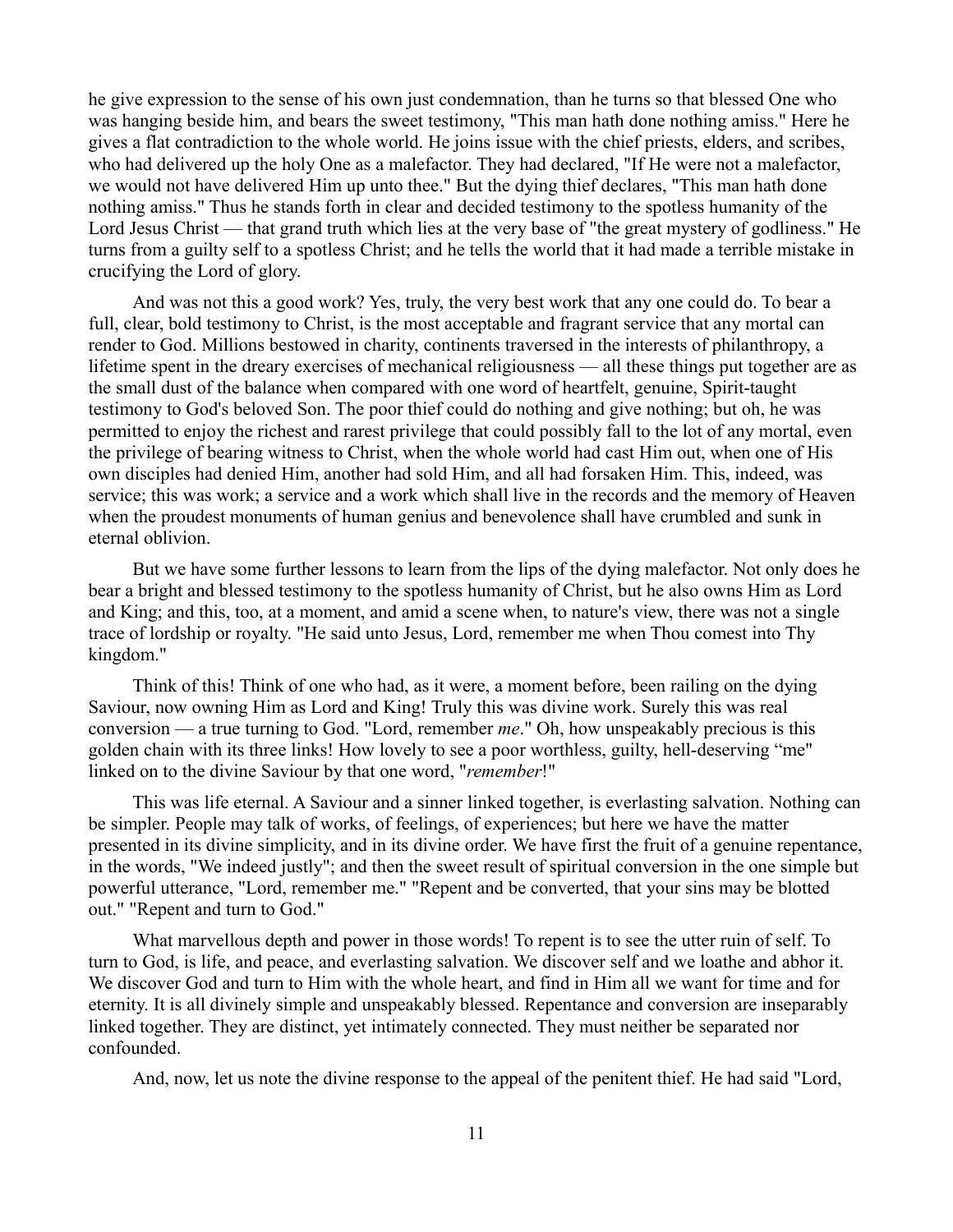remember me when Thou comest into Thy kingdom." What is the answer? "To-day shalt thou be with Me in Paradise." It is as though the blessed Saviour had said to him, "You need not wait for the *glory* of the *kingdom;* this very day thou shalt taste the *grace* of the *house —* the love of My Father's home above; I shall have you with Me in that bright paradise, to enjoy full communion with Me long before the glories of the kingdom shall be unfolded." Most blessed Saviour, such was Thy matchless grace!

And not one reproving word! Not a single reference to the past! Not even a glance at the recent heartless wickedness! Ah, no; there is never aught of this in the divine dealing with a penitent soul. The thief had said — said from the depths of a broken and contrite heart, "We indeed justly." This was enough. True, it was needful; but it was enough. "A broken and a contrite heart, O God, Thou wilt not despise." No; and not only will He not despise it, but He will pour into it the rich and precious consolation of His grace and pardoning love. It is the joy of God to pardon a penitent sinner; and none but a penitent sinner can truly enjoy the pardon of God.

*"To-day* shalt thou be *with Me* in paradise." Here the glories of a present, personal, and perfect salvation pour themselves in divine lustre upon the gaze of the astonished thief.

And, be it noted, that there is not one syllable about doing, or giving, or feeling, or aught else that might turn the eye in upon self. The eye had been turned in, and rightly so; and it had seen nothing but a deep, dark abyss of guilt and ruin. This was enough. The eye must henceforth and for evermore be turned outward and upward; it must be fixed on the precious Saviour who was bringing him to paradise, and on that bright paradise to which He was bringing him.

No doubt the thief could never forget what a sinner he had been — never forget his guilt and wickedness — he never could, he never shall; yea, throughout the countless ages of eternity, he and all the redeemed shall remember the past. How could it be otherwise? Shall we lose the power of memory in the future? Surely not. But every remembrance of the past shall only tend to swell the note of praise which the heart shall give forth as we think of the grace that shines in those precious words, "Their sins" and their iniquities will I remember no more." Such is the style of divine forgiveness! God will never again refer to those sins which His own loving hand has cancelled by the blood of the cross. Never! No, never! He has cast them behind His back for ever. They have sunk as lead into the deep waters of His eternal forgetfulness. All praise to His glorious Name!

Let us now fix the eye, for a brief moment, upon the third cross. On it we behold — what? A guilty sinner? Not merely that. The penitent thief was that. They were in the same condemnation. No one need go to hell simply because he is a sinner, inasmuch as Christ Jesus came into the world to save sinners, "even the chief." There is not a sinner this day, outside the precincts of hell, who is not within the reach of God's salvation if he only feel his need of it. No one need be lost, merely because he is a ruined, guilty, hell-deserving sinner.

But what do we behold on that third cross? We behold an *unbelieving* sinner. This is the solemn point. We may, without any hesitation, declare that had the occupant of that cross, like his penitent companion, cast himself upon the grace of the dying Saviour, he would, most assuredly, have met with the same response. There was grace in the heart of Jesus to meet the one as well as the other. But he did not want it, would not have it. He remained impenitent and unbelieving until the dark shadows of death gathered round him, and the darker horrors of hell burst upon his guilty soul. He perished within arm's length of the Saviour and salvation.

Tremendous thought! what finite mind can take it in? Who can fully estimate the contrast between those two men? True, the contrast was in one point; but that one point involved consequences of eternal moment. What was it? It was this — *the reception or rejection of the Son of God;* believing